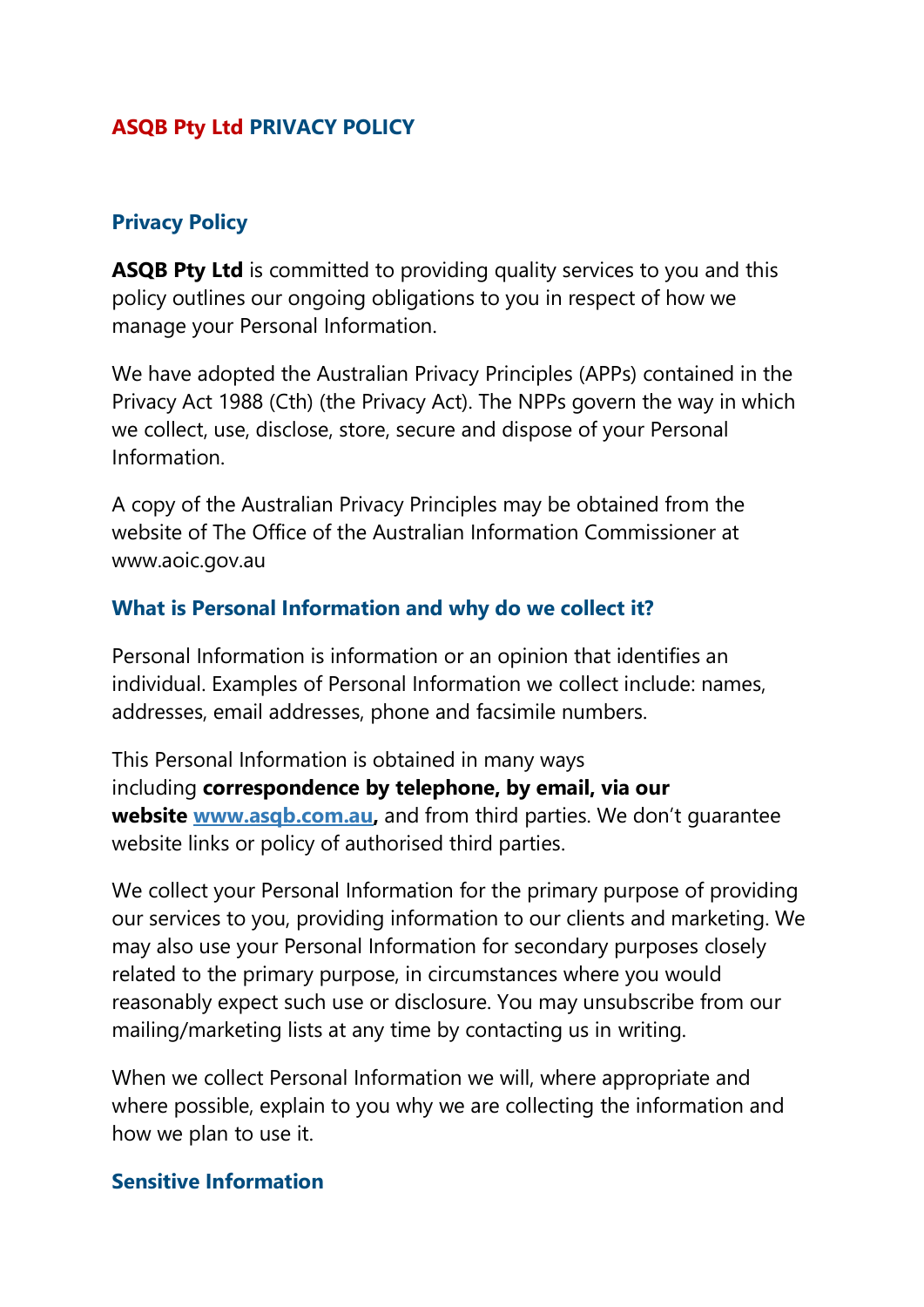Sensitive information is defined in the Privacy Act to include information or opinion about such things as an individual's racial or ethnic origin, political opinions, membership of a political association, religious or philosophical beliefs, membership of a trade union or other professional body, criminal record or health information.

Sensitive information will be used by us only:

- For the primary purpose for which it was obtained
- For a secondary purpose that is directly related to the primary purpose
- With your consent; or where required or authorised by law.

# **Third Parties**

Where reasonable and practicable to do so, we will collect your Personal Information only from you. However, in some circumstances we may be provided with information by third parties. In such a case we will take reasonable steps to ensure that you are made aware of the information provided to us by the third party.

# **Disclosure of Personal Information**

Your Personal Information may be disclosed in a number of circumstances including the following:

- Third parties where you consent to the use or disclosure; and
- Where required or authorised by law.

# **Security of Personal Information**

Your Personal Information is stored in a manner that reasonably protects it from misuse and loss and from unauthorized access, modification or disclosure.

When your Personal Information is no longer needed for the purpose for which it was obtained, we will take reasonable steps to destroy or permanently de-identify your Personal Information. However, most of the Personal Information is or will be stored in client files which will be kept by us for a minimum of 7 years.